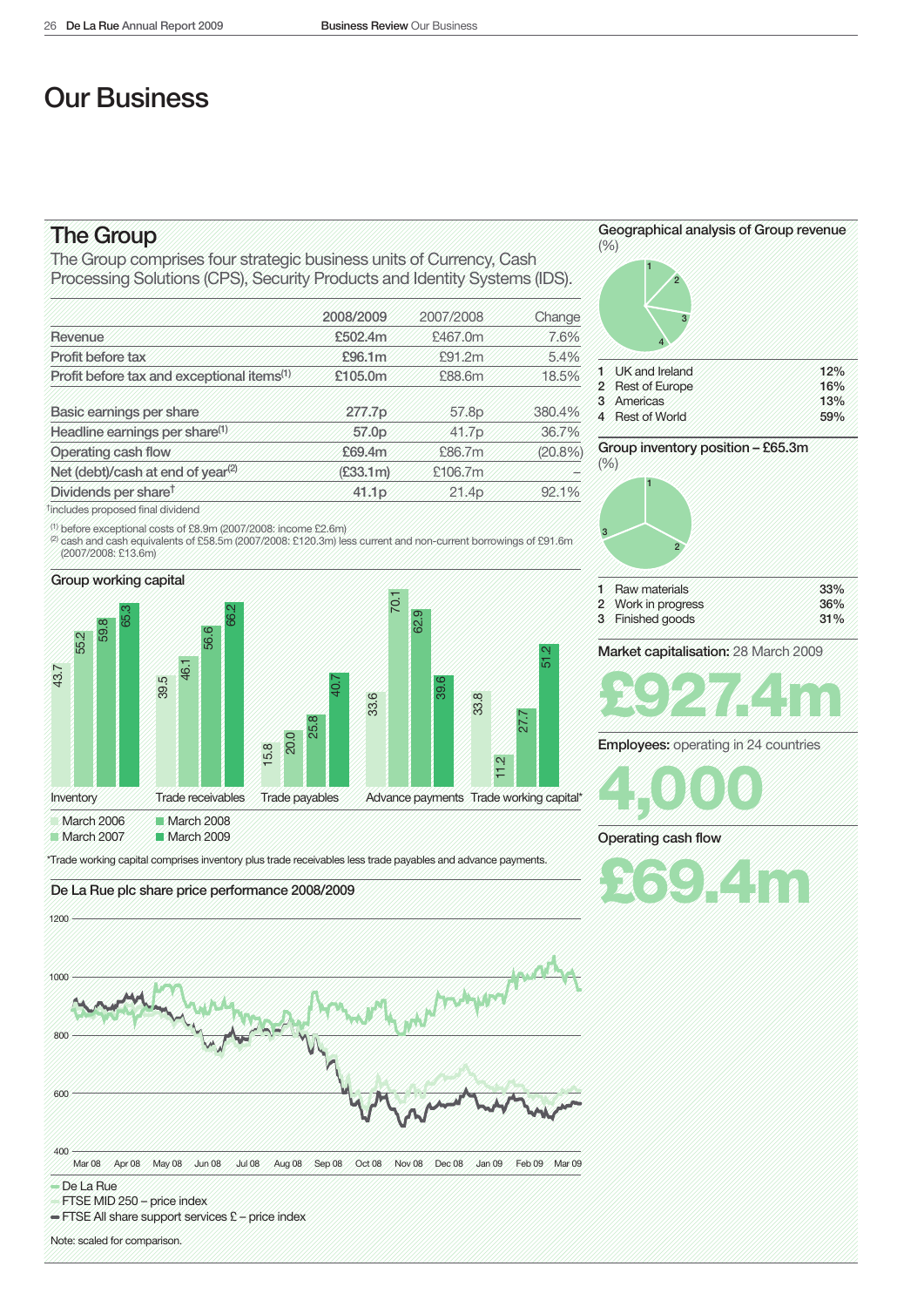### **Currency**

|                                            | 2008/2009 | 2007/2008 | Change   |
|--------------------------------------------|-----------|-----------|----------|
| Revenue                                    | £348.6m   | £316.7m   | $+10.1%$ |
| Underlying operating profit <sup>(1)</sup> | £82.8m    | £66.5m    | $+24.5%$ |
|                                            |           |           |          |

(1) before exceptional items





-4.1  $-10.2%$ 

05/06

06/07

07/08

08/09

Overspill

## **Cash Processing Solutions (CPS)**







 $9$ 

08/09

Operating profit and margins (before exceptional items)  $E$ m



# Security Products dentity Systems (IDS)



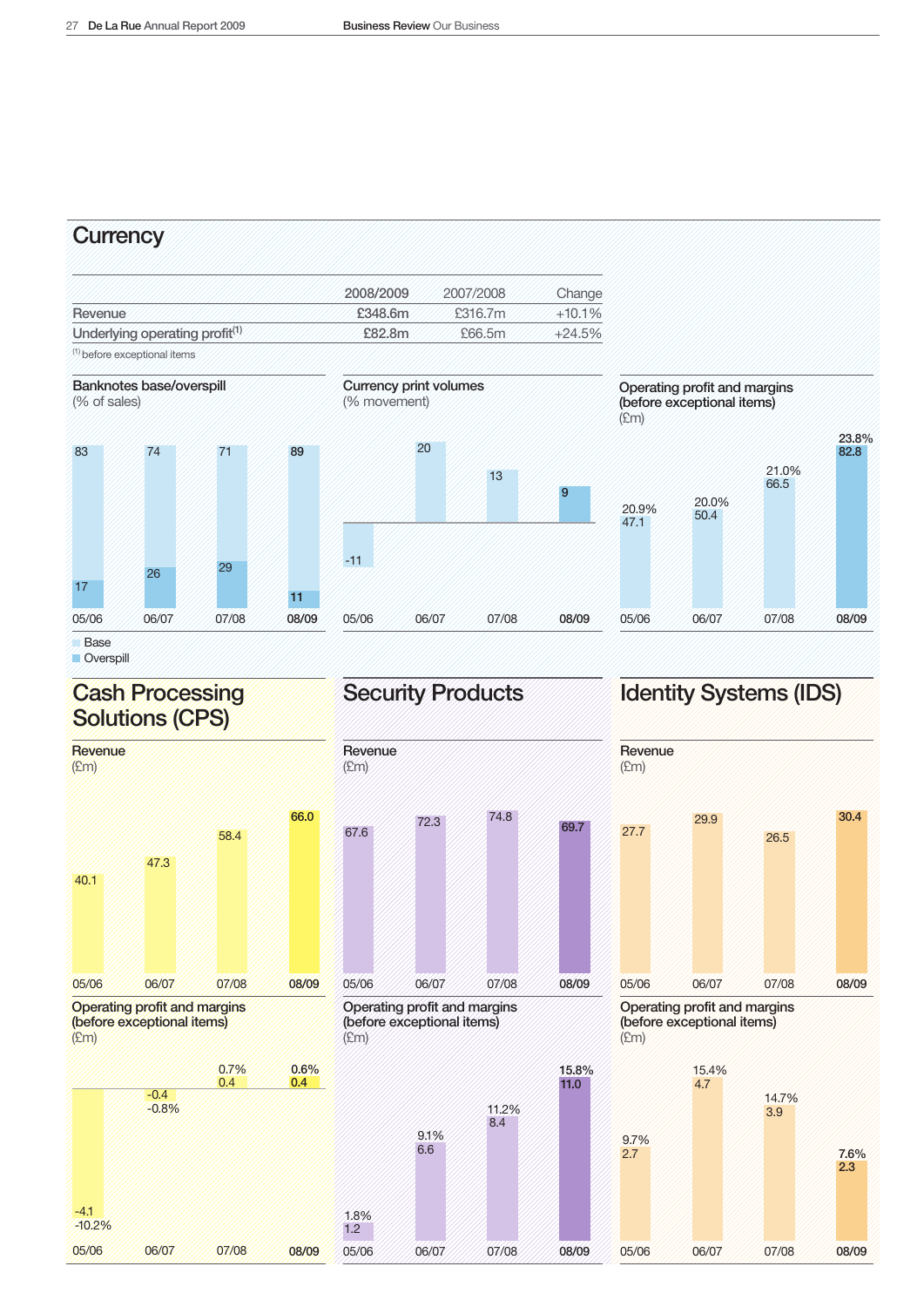# Review of Operations

Key Businesses and Activities



This section of the report reviews the year for each of the businesses, and outlines the main trends and factors likely to affect their future development and performance within the Group. Risks and Risk Management are described on pages 34 to 37.

### **Currency Strategy**

Currency's strategy is to maintain and enhance its position as the leading commercial provider of banknotes, banknote paper, security features and associated services worldwide. The strategy is executed by focusing on three key areas:

- close customer relationships: by developing and maintaining the closest possible partnerships with its customers, the business understands their requirements and can tailor the products and services that it provides to meet their particular needs. This understanding of customer needs also drives the innovation process.
- an efficient and high quality manufacturing base: as the largest commercial manufacturer of banknotes and banknote paper in the world, De La Rue Currency has natural economies of scale, which are enhanced by comprehensive programmes of continuous improvement to reduce costs while increasing quality.

– innovation: in both its products and its processes the delivery of novel security features helps combat the threat of counterfeiting while the efficiency of the cash circulation cycle is key to De La Rue's market leadership.

#### Key drivers and performance

Currency turned in another strong performance in 2008/2009, assisted by continuing high levels of demand for banknotes around the world, and operated at very high levels of capacity utilisation throughout the year.

Overall banknote volumes increased by 8.5 per cent (2007/2008: increase of 13.4 per cent) despite the very low proportion of overspill work of 11 per cent compared to 29 per cent in 2007/2008. Operating profit margins benefited from volume increases, productivity improvements and the weakening of Sterling exchange rates against the Euro and the US Dollar. In addition, there was a more favourable mix of work compared to the corresponding period last year.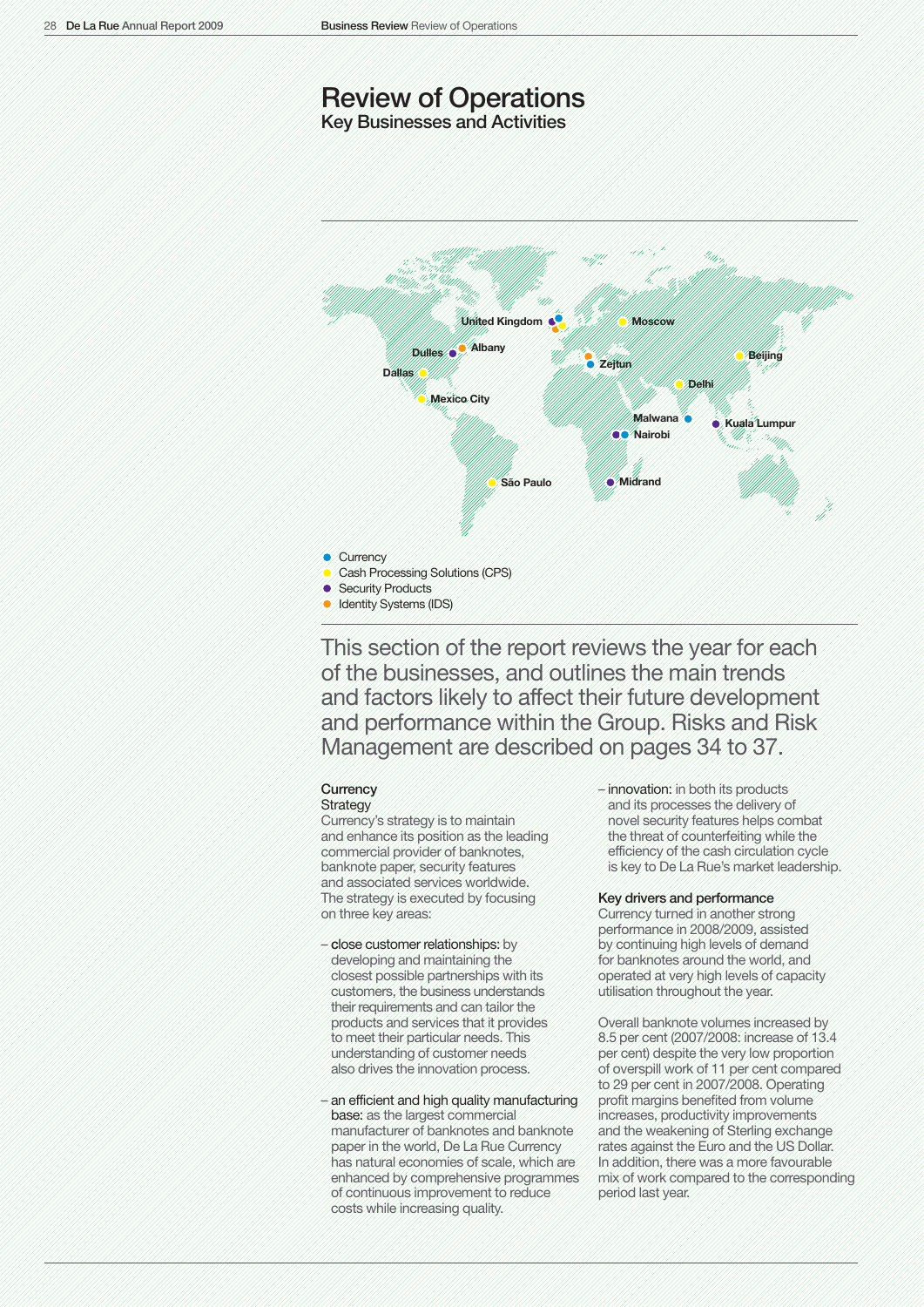Banknote paper continues to operate at full capacity but production rose by 2.6 per cent (2007/2008 up 18.3 per cent). This was underpinned by productivity improvements, although timing of shipments resulted in volumes sold being only marginally up year on year.

The good order book in Currency continues to provide good visibility into 2009/2010.

### Trends and factors of current and future performance

In relation to cash issuance by central banks note retirement is the most important factor as well as changes in the underlying level of GDP and changes in using cash as a means of payment.

#### Note retirement is affected by:

- the timing and frequency of new note design launches
- changes in cash recycling policy and technology
- growth in automated cash handling by retail banks requiring a cleaner note policy
- changes in denomination structure
- progressive developments in counterfeiting

### Marketplace – key challenges and opportunities in the industry

Demand for banknotes continues to be strong around the world, with no indications of a significant decline in demand despite the global economic situation. Although economic growth is one driver of banknote demand, it is not as important as other factors such as shortening design cycles and changes in cash circulation policy. Similarly the continuing development of alternative payment systems shows no signs of a significant impact on cash usage. The value of cash in circulation as a proportion of GDP remains extremely stable in even the most developed economies.

The threat of counterfeiting is ever present and counterfeiters will always try to exploit the latest developments in digital reprographic technology. De La Rue Currency combats this by continuing to invest extensively in the development of innovative and effective security features, using some of the newest developments in materials science. The proportion of counterfeit currency in circulation generally remains extremely low.

### Cash Processing Solutions **Strategy**

CPS' strategic goal is to deliver steady and sustainable growth by utilising De La Rue's reputation in developing strategic customer relationships; and by delivering excellence in execution.

This will be achieved by:

- Continued development of sales channels: CPS will grow and strengthen its sales capacity and sales presence by leveraging Group networks and partnering externally where appropriate.
- Continued development of product offering: by identifying market trends and investing in R&D, CPS will continually refresh its product portfolio to capitalise on market opportunities in the cash handling environment.
- Delivering customer-focused excellence: CPS will leverage its industry expertise to deliver a product set and standard of service that enhances customers' own performance.

Working in tandem with the existing customer base is an important element of CPS' product portfolio strategy. As experts in the industry, CPS can through its products and services help customers to build leading edge strategies which take advantage of new market opportunities.

### Key drivers and performance

Over the last decade, technology has begun to influence this historically conservative market sector. At the bank branch level, the growth of ATM networks has increased the accessibility of cash and has underpinned the continuing usage of cash as an ideal medium for a large number of low value transactions. The expectation in the current economic climate that people will use more cash as a method of controlling personal expenditure has increased pressure on financial entities to maintain the integrity and availability of cash in circulation.

For central banks, the automation of cash processing provides a means of fulfilling the twin objectives of security and accuracy, validating both the required standard and integrity of each note.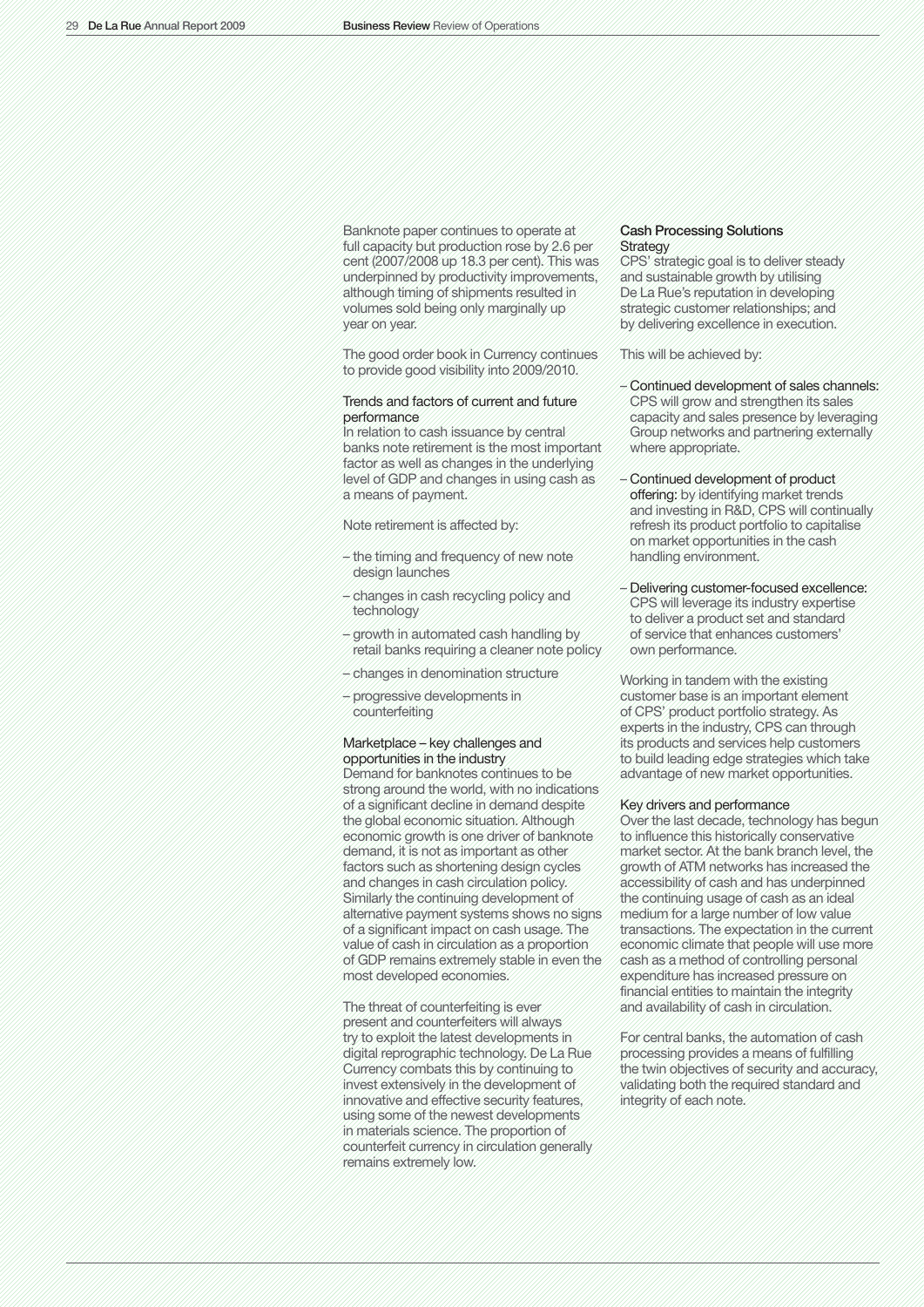### Review of Operations continued

Commercial bulk cash handlers are sensitive to profit fluctuations and are continually looking to rationalise their business processes and to reduce overheads. In the automation of cash handling, ultra high speed and medium speed sorters can now offer feature rich output, including detailed data on throughput and productivity levels. Combined with industry designed software to track and manage the flow of cash around a cash centre, these capabilities provide commercial entities with the management tools necessary to reduce their costs, maximise their throughput and rationalise their operations.

The development of a refreshed product portfolio was a vital strategic achievement for CPS. During the last year, the business introduced two major products to its portfolio, the DLR7000, the latest in the range of ultra high speed sorters, and monitoring software, ECM™ Dashboard.

### Trends and factors of current and future performance

CPS provides consultancy-led cash handling solutions, including banknote sorters, to help central banks, note issuing authorities, commercial banks and other handlers of bulk cash worldwide to process cash efficiently and improve customer service.

CPS focuses on delivering innovation, security and productivity benefits for its customers by tailoring the right solution of hardware and software with cash centre design and process for particular segments of the market which complement the Currency business and maximise the commercial sector. The emerging markets such as Brazil, Russia, China and India may provide further opportunities. CPS' products also comply with the European Central Bank's Banknote Recycling Framework.

### Marketplace – key challenges and opportunities in the industry

Cash processing is an essential aspect of the currency life cycle as it assists in maintaining the authentication and integrity of all cash in circulation. As such the cash processing industry is a mature market with a number of differing suppliers and vendors offering a variety of products to manage and control the handling of cash. In order to differentiate itself from other vendors, CPS works with its customers at a strategic level. These strategic relationships allow for greater clarity of discussion and ultimately an improved product and solution offering.

Cash is a valuable commodity that needs to be handled securely by all of those entities responsible for its production, circulation, ownership, transportation and ultimately destruction. Each customer segment has a different but valuable role to play in the currency life cycle, with all customers having individual business drivers and standards to maintain. These requirements heavily influence the cash processing methodology employed. By highlighting its own knowledge of these requirements, CPS seeks to position itself as a market leader on whom the industry can depend.

With its continued investment in innovation and refreshed portfolio CPS is well positioned to provide solutions to meet the needs of its key customer segments.

Looking forward there will be a continued requirement in the market for productivity solutions to enable effective management of the cash cycle. The business anticipates growth opportunities and will seek to improve profitability over the next two years through continued focus on operational efficiency.

ECM™ is a trademark of De La Rue International Limited.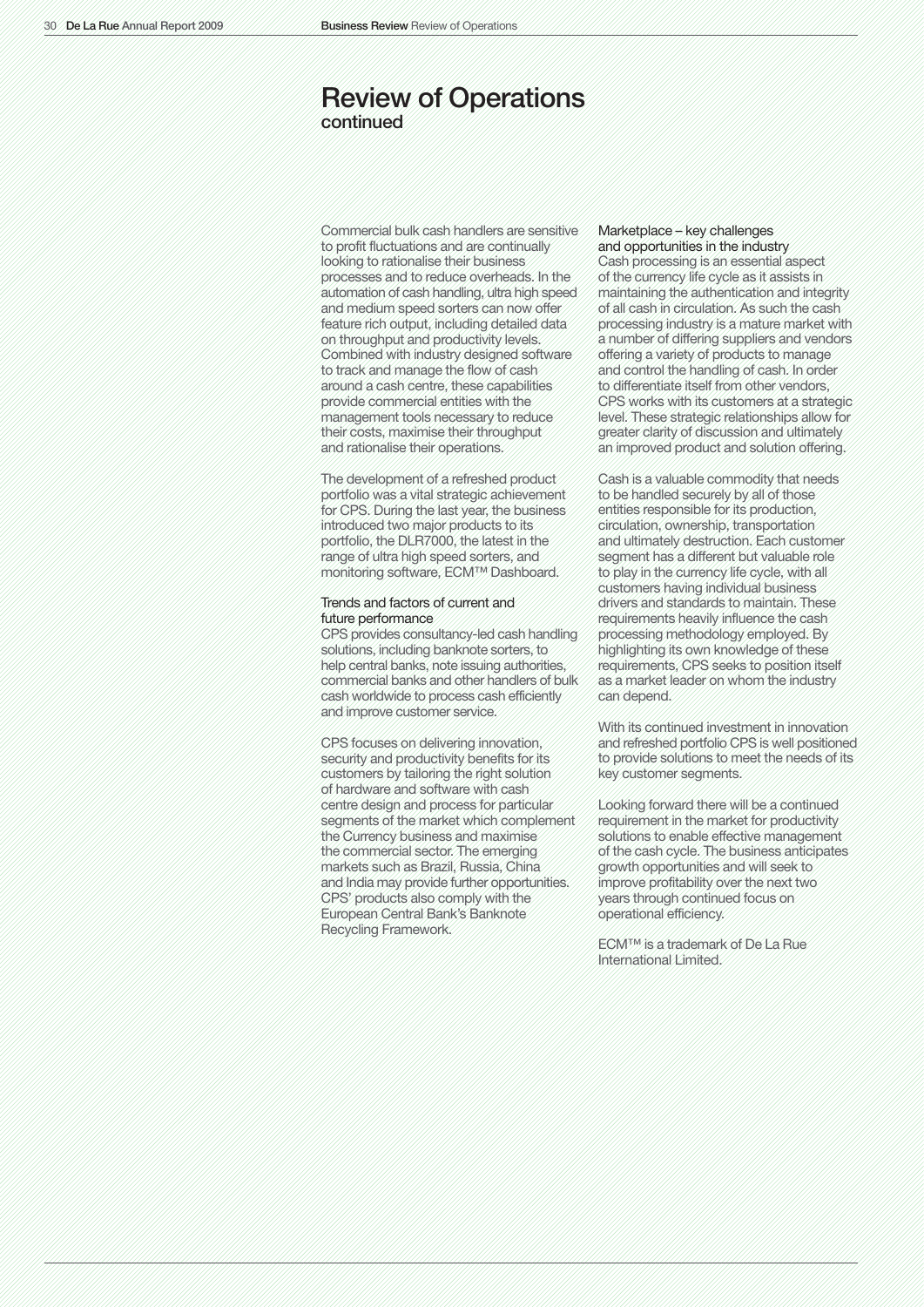### Security Products **Strategy**

Security Products contains the three niche businesses of Holographics, Security Papers and Security Print. While each of these is among the leading players in its respective area, both Holographics and Security Papers compete in relatively concentrated markets, while Security Print's market is more diverse.

Over recent years, Security Products' strategy has been to reposition the business to focus on and build market share incrementally in segments with strong long term growth prospects. These are brand licensing solutions and authentication labels, government documents, financial card holograms and supplying components to other parts of De La Rue, such as Currency.

Security Products' strategy for the immediate future is to invest in new technology to improve its differentiation in target markets. It will benefit from sharing the Group's intellectual property.

It will achieve further productivity improvement, by building on the Group's existing facilities and by continuing to control costs – a programme that has already delivered significant enhancement to profitability.

Many of Security Products' applications are seen as 'mission critical' to its customers, either in securing their revenues or authenticating their product. This means that the solutions offered by Security Products have to be both effective and robust. Increasingly the business is delivering a full service to its customers, including data management and on-line authentication capability.

In the longer term, Security Products expects to evolve into a solutions business and will upgrade its capability accordingly, using internal development, selective recruitment and external partnerships.

### Key drivers and performance

Security Products met its targets for the year, demonstrating continued progress in executing its strategy and strengthening its contribution to the Group. Following the disposal of the De La Rue Smurfit joint venture during the previous year, comparisons are made on a like-for-like basis.

The business grew both its sales and order book, despite the impact of the downturn in its commercial markets and sectors related to consumer demand. This was underpinned by a strong performance from internal components in particular.

A tight rein was kept on overhead and operating costs, delivering more than four percentage points' improvement in operating profit to 15 per cent for the full year.

The modest improvement in sales and the strongly improved profitability combined to drive a substantially higher operating profit, while a marked decrease in working capital resulted in more than 100 per cent of this being converted into cash.

### Trends and factors of current and future performance

De La Rue operates as the largest commercial security printer and, in addition to supplying Currency, produces authentication labels; brand licensing products; government documents; overseas cheques; postage stamps and holograms. Opportunities for growth will centre around the development of new customers for these solutions and in particular:

- potential for fiscal stamp growth: at present many countries around the world have either partial fiscal stamp schemes or no such schemes. As governments seek to enhance and protect their revenues, they will tend to introduce new or improved schemes.
- potential in brand licensing: Security Products has been successful in winning several high profile brand licensing contracts. This is a market with scope for further growth.

Other factors relevant to the business include:

- productivity: in recent years, the business has improved productivity, resulting in improved competitiveness. This allows the business to build share in some of its more traditional, less differentiated markets.
- exchange rates: many of its competitors are based in the euro zone. The business is currently benefiting from the high value of the Euro compared to Sterling.

### Marketplace – key challenges and opportunities in the industry

Security Products' customers fall into two broad categories: governments and international commercial organisations. In both cases many contracts are secured on a multi-year basis. This means that, while sales cycles may be long, once contracts are secured the business benefits from a significant degree of continuity and a good level of forward visibility.

While Security Products has shown considerable resilience, it is not immune to the current economic climate. Call-off orders from its commercial customers, particularly in the brand licensing and authentication labels area, were scaled back in the second half of the year, reflecting weaker demand in their end consumer markets. At present, there is no sign that demand is yet returning to normal levels, despite the long term trend toward increased demand for such solutions.

In government business, Security Products has two routes to growth: building market share in a currently fragmented market and increasing its use of De La Rue's reputation and relationships across the world. At the same time, Security Products' internal components businesses will continue to work closely with the Currency business and benefit from the ongoing strength of demand in that market.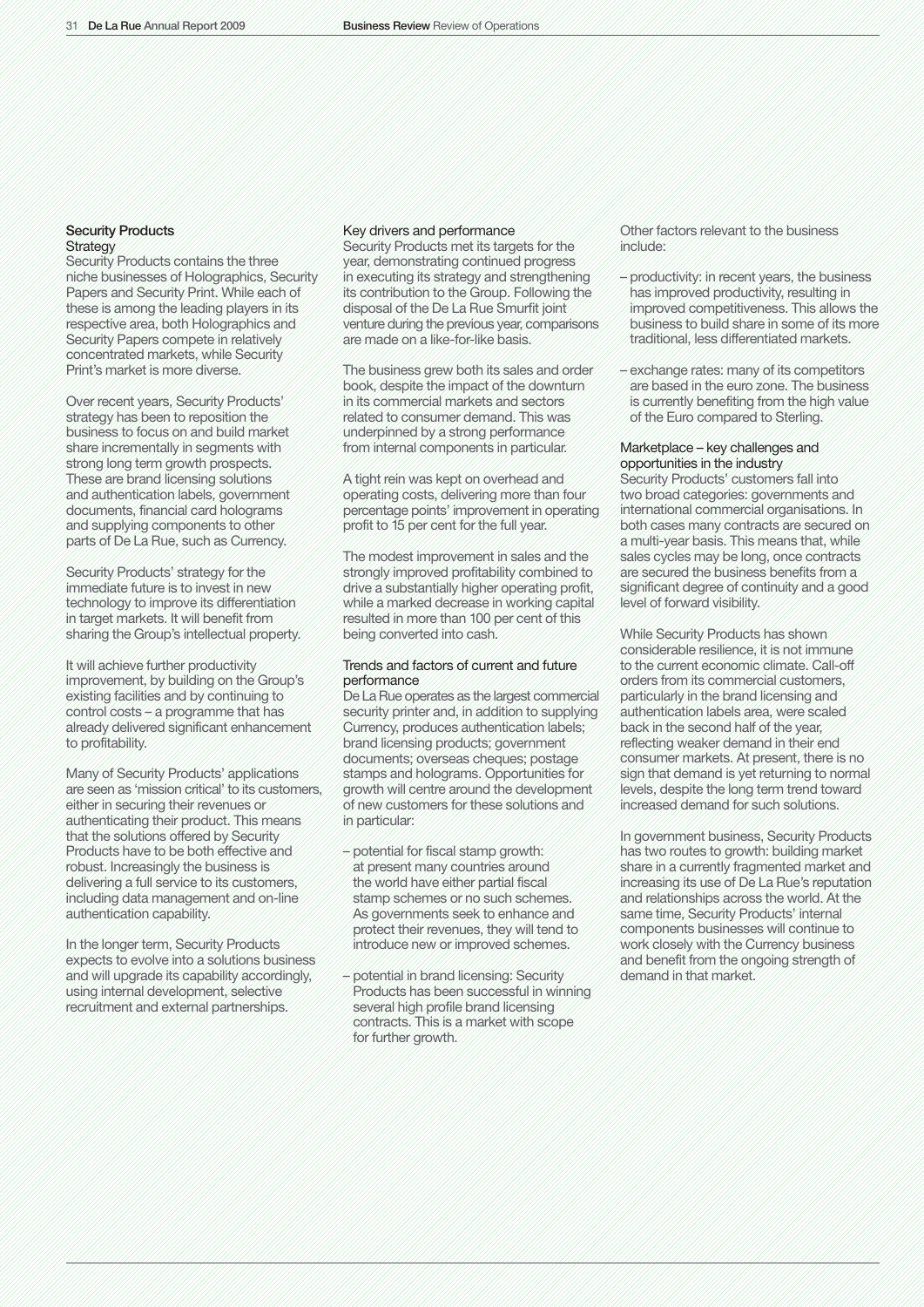### Review of Operations continued

Identity Systems **Strategy** 

Identity Systems' (IDS) goal is to deliver steady and sustainable growth, focusing on existing markets while at the same time continuing to extend its capabilities and customer offering so as to benefit from the expansion of the identity market as it evolves.

The business has three streams through which it intends to deliver this strategy:

- continued development of sales channels: growing and strengthening its sales presence to capitalise on market growth; leveraging Group networks and partnering externally where appropriate.
- innovation and breadth of proposition: targeting research investment to develop differentiated security features for documents using Group technology. The business will also expand its range of solutions to meet customers' changing needs by investing in enhanced software and infrastructure capabilities and broadening its range of electronic identity solutions.
- delivery of customer-focused operational excellence: maintaining focus on quality and procurement excellence to ensure cost advantages and superior customer satisfaction.

#### Key drivers and performance

The identity market is growing steadily, driven by increased cross-border security initiatives and growing public sector spending on identity card initiatives. In addition, the technology has developed rapidly with the advent of both ePassports, which include a chip and Radio Frequency Identification (RFID) antenna, and chipped identity cards. Not only does this technology drive increased document sophistication, it also requires a complex, secure infrastructure to handle, store and encrypt personal data.

Profitability and success are strongly dependent on IDS' ability to buy effectively and to manage production costs. In bringing together identity solutions to meet customer needs, the business may act as a reseller and integrator, adding various elements supplied by third parties to its core proposition. Robust procurement, particularly for chipped inlays, is essential. The increased cost of materials with the move to ePassports and exacting customer requirements also drive a focus on quality and cost control, especially within the manufacturing base.

During the year, De La Rue opened its state of the art ePassport factory in Malta. Benefiting from operational synergies with neighbouring Currency facilities, the site will enable the business to capitalise on the continuing conversion from old style machine readable passports to ePassports.

The business achieved sales of £30.4m in 2008/2009 (2007/2008: £26.5m), with significant wins stemming from previous investment in capability. The launch of its first chipped, RFID identity card helped to secure a major contract renewal in the year. The business also introduced its first complete integrated national ePassport and electronic identity card programme. IDS now has contracts for the supply of ePassports to five countries.

### Trends and factors of current and future performance

The following factors are relevant to the IDS business:

– the growth rate in the identity market is above 10 per cent and is driven by the transition to electronic and new technologies, coupled with an increasing need to identify individuals for social and security reasons.